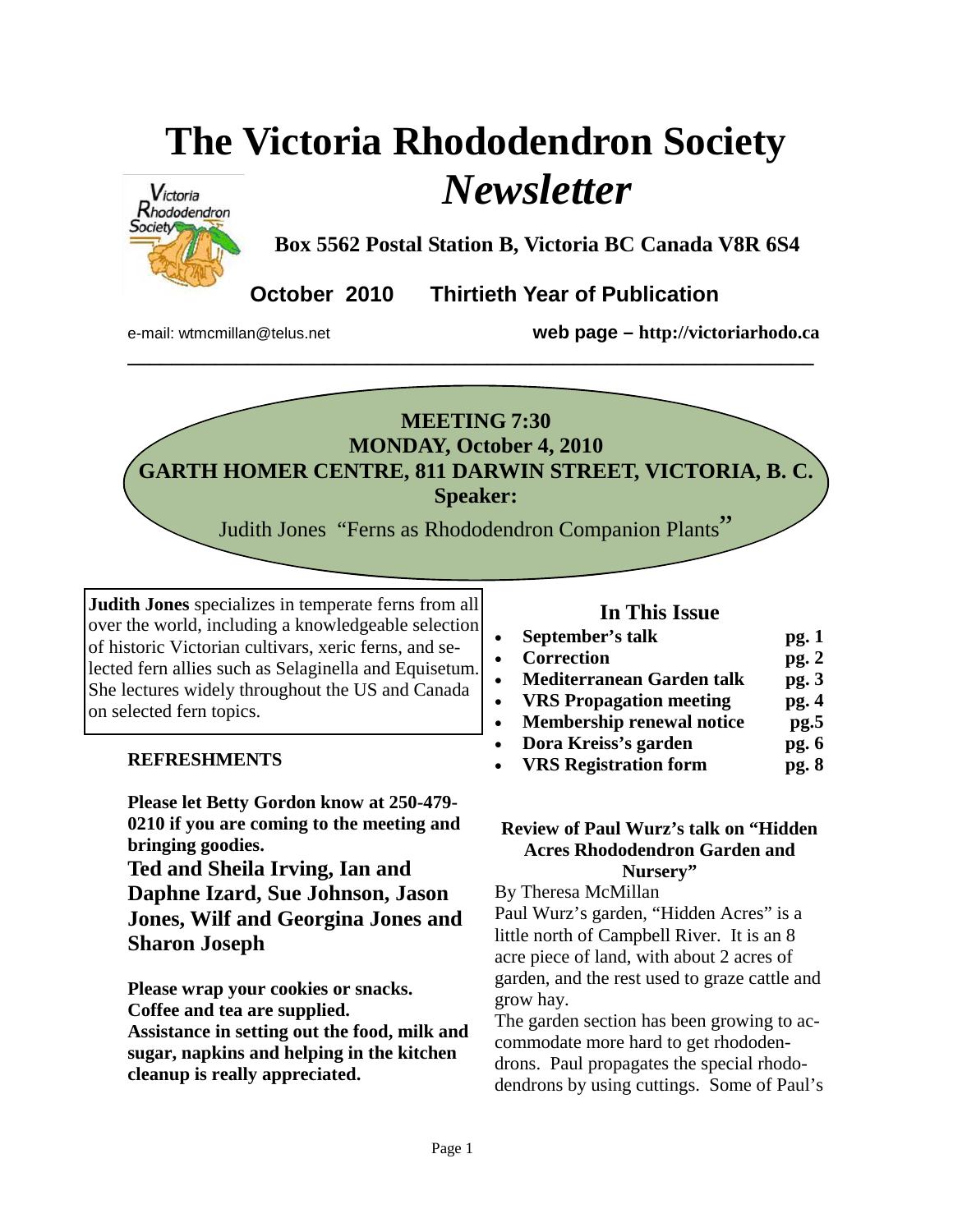## **VICTORIA RHODODENDRON**  SOCIETY BOARD

 President: **Jacqueline Bradbury** 250-389-1379 jacqbradbury@shaw.ca 1st Vice President: **Calvin Parsons** 250-385-1970 waterlily@shaw.ca 2nd Vice President **Peter Barriscale** 250-385-3950 pbarris@shaw.ca Past President: **Bill McMillan** 250-478-3515 wtmcmillan@telus.net Treasurer: **Ann Widdowson** 250-479-9167 awiddowson@shaw.ca Secretary: **Theresa McMillan** 250-478-3515 wtmcmillan@telus.net Members-at-Large: **Lois Blackmore** 250-478-6615 loisb@shaw.ca **Lloyd Gilmore** 250-642-2256 Llgilmore@shaw.ca **Carolyn Marquardt** 250-477.8387 tonymarquardt@shaw.ca **Norma Senn** 250-595-7276 Normasgarden@telus.net **Gareth Shearman** 250-385-4302 shearman@victoria.tc.ca

#### **Newsletter Committee:**

Theresa McMillan 250-478-3515 Bill McMillan 250-478-3515 Linda Gilmore 250-642-2256 Joyce Whittle 250-656-7313 Calvin Parsons 250-385-1970

#### **Website:**

Arthur Ralfs 250-337-5818 Bill McMillan 250-478-3515 Calvin Parsons 250-385-1970

#### *(Continued from page 1)*

cuttings have arrived in the regular mail. Paul places the cuttings in special propagating rooms. One group of cuttings is warmed in an old water bed. Paul has three greenhouses used specifically to

keep rhododendrons from freezing in our winter's frost and cold and snow.

Paul probably has the most complete set of Lofthouse hybrids in B.C. He also has many of Frank Fujioko's hybrids.

Paul showed us pictures of several especially beautiful hybrids. "Jeda" is a fine double rhodo. "Party Orange" is also double and a very fine orange. "Yellow Petticoats" when grown in full sun becomes a clear floriferous yellow. "Faggeter's Favorite" is a large pink blooming plant with a better growth habit than Loderis, which tend to get leggy. "Queen Anne" is a double scented white and "Nelda Peach" is a frilly pink fragrant rhododendron. Paul had an interesting story about a small herd of elk who came into his garden a few years ago, browsed a little, then left. He is thankful they have not returned.

### **CORRECTION from last month's Newsletter.**

In the September 2010 VRS Newsletter, the vase-like glass and metal trophy that Moe and Johanna Massa were holding was the Webb Trophy, not the Gibson Trophy. The Webb Trophy is given for the Peoples' Choice at the Show in May. They won it for R. Dexter Spice. The Webb Trophy was shared with Judy Gordon for her R. praetervisum (virea).

In the September 13 meeting, Jaqueline Bradbury gave the Gibson Memorial Trophy, a bronze bowl over a wooden base, to Moe and Joanna for the high aggregate, 90 points in First, Second, Third ribbons for plants brought into the Spring show in May.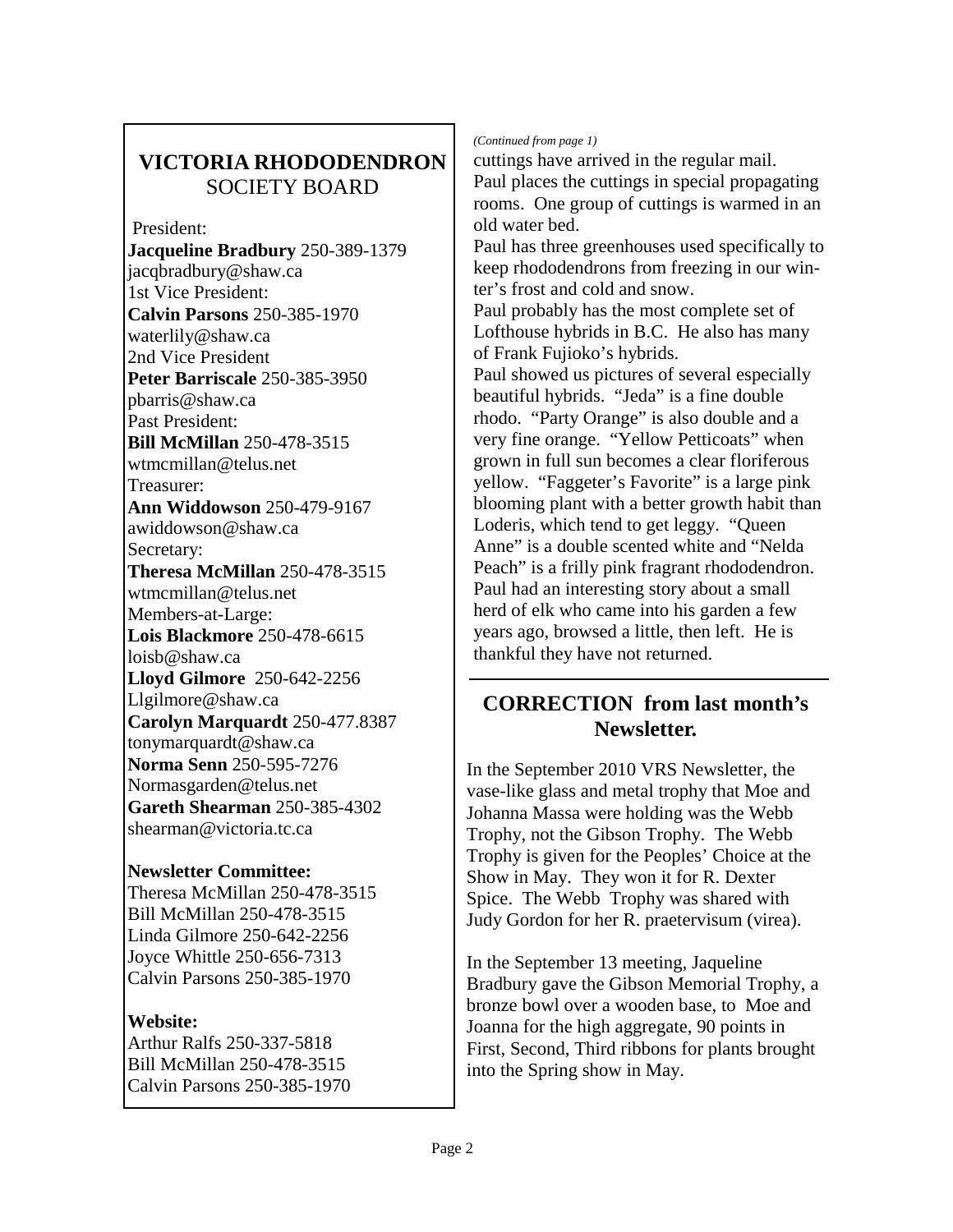Elizabeth England Lecture



Tom Fischer Editor-in-Chief, Timber Press

"Mediterranean Garden Style in the **Pacific Northwest"** 

> Friday, November 12th 7:00 pm Salvation Army Citadel 4030 Douglas Street (north off MacKenzie Avenue)

\$15 Tickets available at all Dig This stores, Hardy Plant Group and garden club meetings

#### **Mediterranean Garden Style in the Pacific Northwest**

Tom Fischer, the Editor of Timber Press, (the gardening and plant publisher based in Portland, Oregon) will give the 2010 Elizabeth England Lecture at 7 pm on Friday November 12th at the Salvation Army Citadel, 4030 Douglas St. (North off Mackenzie Avenue)

He will give an illustrated talk on "Mediterranean Garden Style in the Pacific Northwest."

Do you have a really dry sunny area in your garden? Are you trying to move toward a garden style which uses less water? Are you interested in Mediterranean plants from South Africa, Australia, or Chile that grow well in coastal BC? Would you enjoy a stimulating evening with a plantsperson of wide knowledge and engaging personality?

Tom Fischer is an articulate and lively speaker who commands wide respect in the United States. Fischer moved from the brutal winters of Massachusetts to Portland in 2004. He was taken aback by the neardrought conditions Portland experiences each summer. "Everyone thinks it's always wet, wet, here, but I didn't realize how dry and sunny the summers are", he says.

Sean Hogan, owner of Cistus Nursery on Sauvie Island, describes Fischer as intensely curious. Hogan recalls a time when Fischer became enamoured with penstemons and decided to collect as many as he could find. "He was like those people who bake too many loaves of banana bread; he was leaving penstemons on people's porches after dark just to get rid of them."

Fischer admits, "I like a certain air of spontaneity ... there are always new challenges, new plants, always surprises."

Give yourself a nice surprise on November 12th.

Tickets, priced at \$15, are available from all Greater Victoria Dig-This stores or at the door.

Buy yours early to avoid disappointment!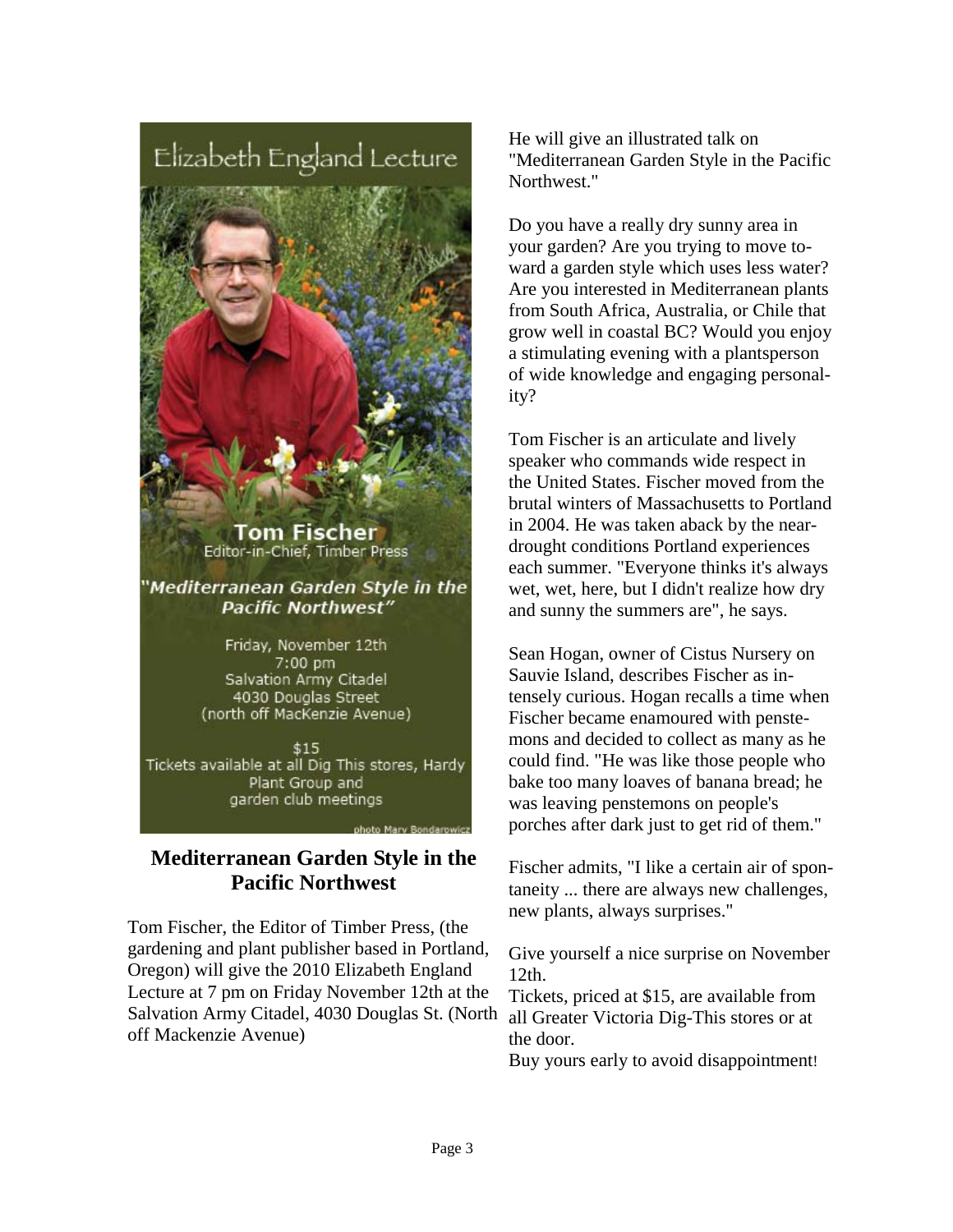# Propagation Workshop - October 30<sup>th</sup>.

The Victoria Propagating Group, a very successful monthly group that has about 25 active members, will be holding a hands-on propagating seminar on October  $30<sup>th</sup>$ . We plan to start around 10 am to let people from up island and the mainland get here. We will have a full day planned with an early group dinner so everyone can still get home that evening.

We will discuss all types of propagating with a very loose agenda so we can go just where everyone leads us. Many members of our Group will be there to offer their views about propagating cuttings, growing seeds, and alternative methods.

We will have a hands-on session in the garden and the propagator where all attendees will actually be able to take their own cuttings and stick them in Ken Webb's propagator so they can retrieve (we hope) some of their own "babies" next spring. There will be several lectures about seeds, cuttings and nurse grafting etc.

You should bring warm and dry clothes for working in the garden. There will be a nominal charge for lunch so that we can continue the excitement throughout the day. Due to room constraints we might have to limit or cut off the number of attendees – first come, first serve.

Please contact Ken or Madeleine Webb at kenwebb@live.ca or 250-744-1785.

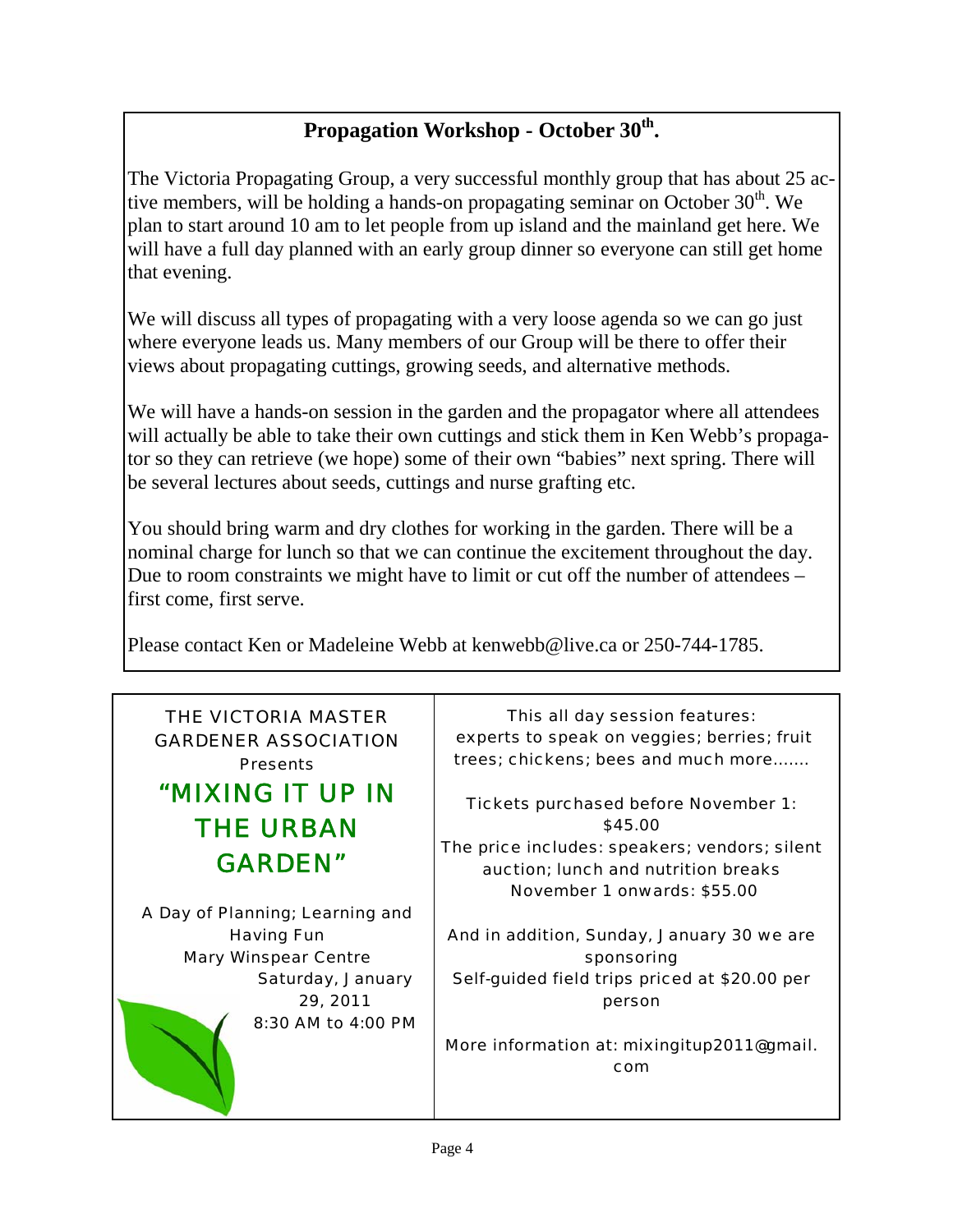

# **MEMBERSHIP RENEWAL NOTICE !!**

**This year, the Victoria Rhododendron Society's dues must be in by November 15th.** 

**This is particularly important for ARS members. If the dues are not paid by then you will not receive your Winter 2011 ARS Journal.** 

**The Membership form is on the last page, or page 8, of this Newsletter. Please copy/cut out the form, and either mail your dues or bring them along with the form to the next meeting on October 4 or November 1.** 

**Thank you.** 

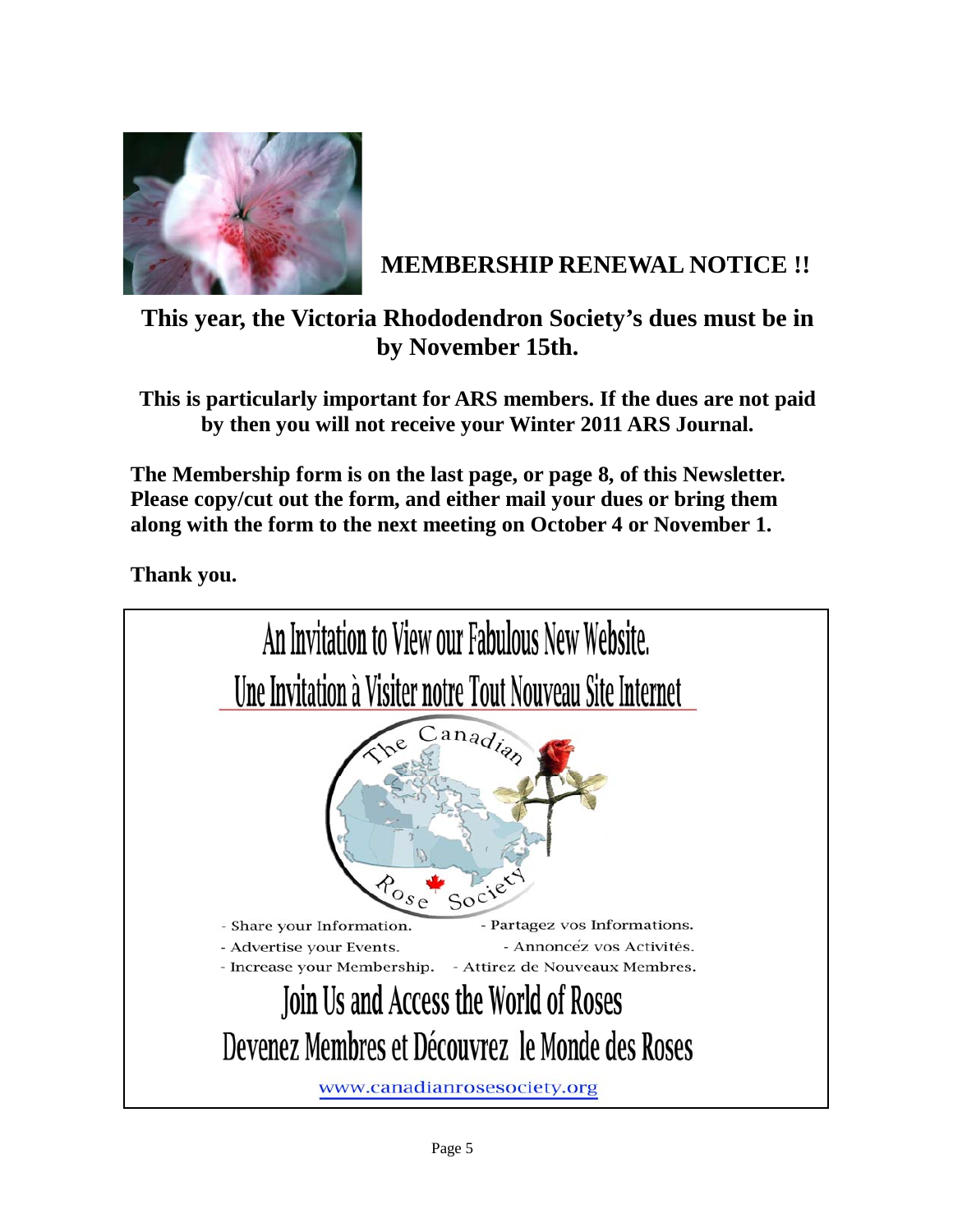#### **Species on the Wild West Coast by Dora Kreiss January 2005\***

 In 1973, my husband and I retired and moved from the East Coast of the United States to Vancouver Island in British Columbia, Canada. This introduced us to a new world of mild coastal climate and lovely gardens with many, many rhododendrons. Within a few years, we learned about rhododendron species and found ourselves especially intrigued by the large-leafed species. These became our focus and source of much enjoyment.

 My one-acre garden, about 65 km (40 miles) west of Victoria, borders the Juan de Fuca Strait separating Vancouver Island from the Olympic Peninsula of Washington State. When my husband and I first started growing rhododendrons, we only planted a few around our house. The three-acre property was thick with young alder trees – typically the first plants to grow in logged areas – so we removed them and planted more rhododendrons. We now have almost 400 rhododendrons, most of them species rather than hybrids. I am particularly fond of my many large-leafed species, with leaves up to 50 cm (20 in) long.

To suit our location, we developed an informal woodland garden. The property had been heavily forested with evergreen trees. These were logged, leaving stumps and a few large logs on the ground, although considerably rotted by this time. The rhododendrons flourish under the remaining towering evergreen western red cedar, western hemlock and Douglas fir, and a few deciduous trees, mostly alder. Unlike some formal and orderly gardens, mine might almost be described as unkempt. Paths meander among the plants, stumps and logs, and the many evergreen sword ferns, with fronds as long as 1.5 m (5 ft.), that grow readily here.

Like many others, we admire rhododendrons for their wonderful flowers, but we've also learned to appreciate their foliage. Indeed, with many of our species, foliage is all that we've had to enjoy for the last twenty years or more because they still haven't bloomed. However, there is so much variety in the leaves: big, small, narrow, broad, dark green, light green to yellowish-green, no indumentum, and rich brown or yellowish indumentum. What also delights me is that I can enjoy the foliage year-round.

There is also a great variety in the shapes of these plants. Many are tall and tree-like, growing up to 7.5 m (25 ft.), some are compact plants at just 15 cm (6 in.), and others are bushes of various heights. Some have thousands of leaves that completely shade the ground; other more leggy ones have fewer leaves, allowing a view through the plant to the rest of the garden.

We didn't know much about rhododendrons when we first arrived on the West Coast, but little by little we learned more. After taking a class from Norm Todd through the University of Victoria, we helped form the Victoria Chapter of the American Rhododendron Society in the mid 1970s.

Initially, we bought mostly hybrid rhododendrons. As we learned more, we became interested in the wide variety of species, especially the large-leafed ones. Thirty years ago, I would have been amazed to discover that there were so many. Now my garden has some 300, some of them acquired from the Rhododendron Species Foundation. And there are many others that I don't have, so there is always something new to learn about rhododendrons.

 Our temperate coastal climate with its misty air is wonderful for growing rhododendrons.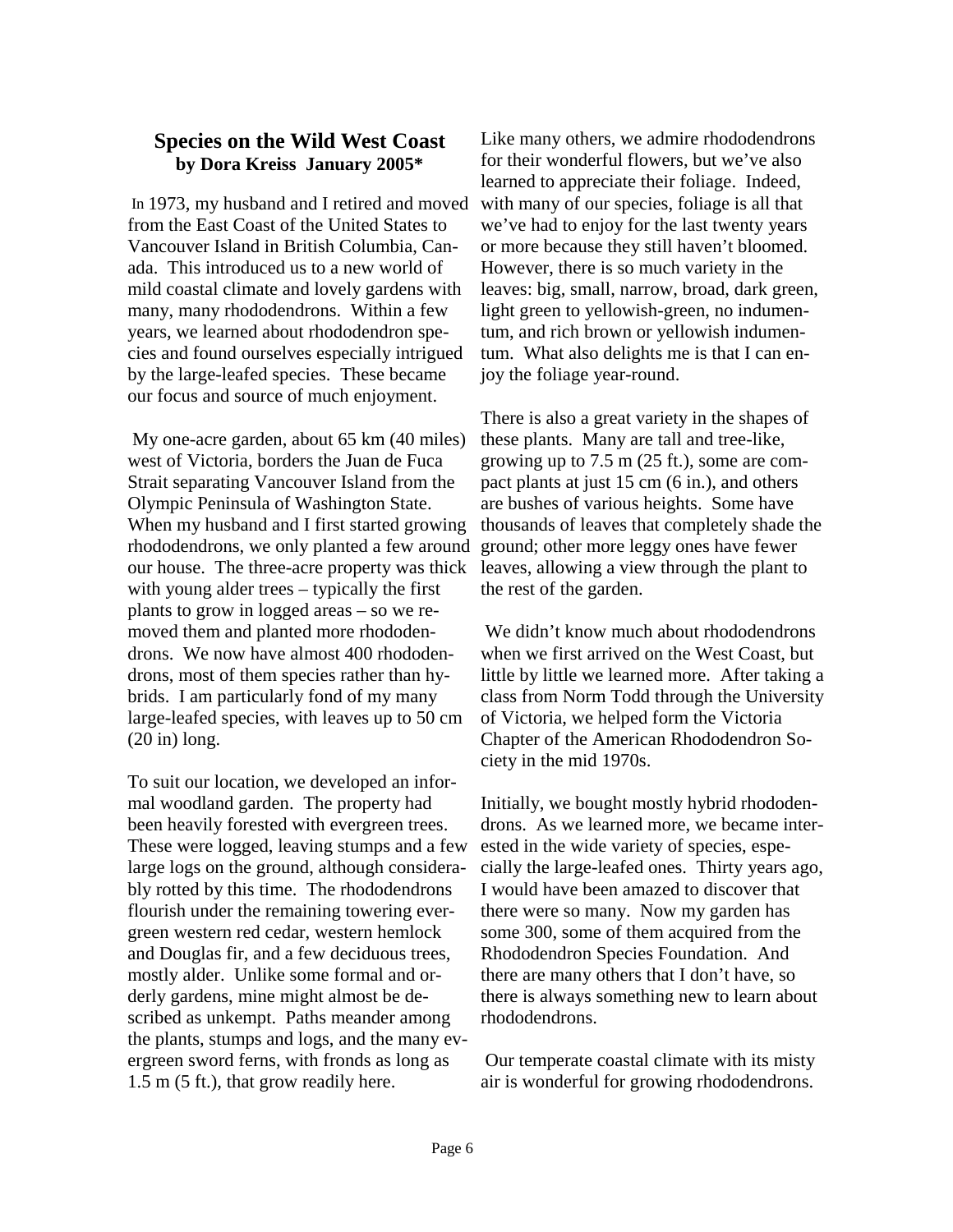Summer temperatures only reach about 24°C  $(75<sup>o</sup>F)$ , and winter temperatures rarely fall below  $10^{\circ}$ C (50 $^{\circ}$ F). We get 100 to 150 cm (40 to 60 in) of rain a year, mostly as a gentle rain from November through April. The natural vegetation in the region is that of a temperate rain forest. Following the rain is a dry season during which a drip irrigation system waters my rhododendrons – much easier than my former system of hoses and buckets.

Of my many favourite rhododendrons, here are a few of the large-leafed species:

R. praestans: This is my most impressive rhododendron. It stands abut 3.6 m (12 ft) tall with huge dark green leaves, 53 by 20 cm flowers appear in February and March. (21 by 8 in), and light tan indumentum. Unlike the many rhododendrons whose prolific leaves conceal the trunks, it has fewer leaves, allowing you to readily see every branch. This makes it look much more treelike than most rhododendrons. Although we planted ours about 30 years ago, it hadn't bloomed at all until one white bloom appeared in 2003.



R.. hodgsonii: At 5 m (16 ft) this is one of my tallest plants, more like a small tree. The leaves,  $45 \text{ by } 18 \text{ cm } (18 \text{ by } 7 \text{ in})$ , are shiny green with light tan indumentum. This slowgrowing plant has yet to bloom although I've had it over 25 years.

R. macabeanum: This hardy species, about 5 m (16 ft) high, is also like a small tree. The leaves are wide and long, 38 by 20 cm (15 by 8 in.). An early bloomer, its prolific yellow



R. thomsonii: Another small tree-like rhododendron, this plant is covered with leaves (unlike R. praestans). The trunk has peeling red bark. In May or June, it boasts a profusion of deep red blooms.

R. basilicum: This has droopy dense foliage, long dark green leaves, 40 cm (16 in), with light brown indumentum, and peeling reddish bark. This stately small tree hasn't bloomed yet in my garden.

R. mallotum: this is another tree-like species, with fine chocolate brown indumentum under the large dark green leaves, 25 cm (10 in).

Some of my other favorite large-leafed species are R. rothschildii, R. arizelum, R. rex, R. montroseanum, R. parmulatum, R. barbatum and R. arboreum. My latest addition is R. sinofalconeri, a relatively new and unusual species on Vancouver Island.

(Reprinted from the summer 2005 edition of the ARS Journal, with permission.)

**\*Editor's Note: More than a hundred of Dora's plants now constitute the West Coast Bed at Finnerty Gardens.**